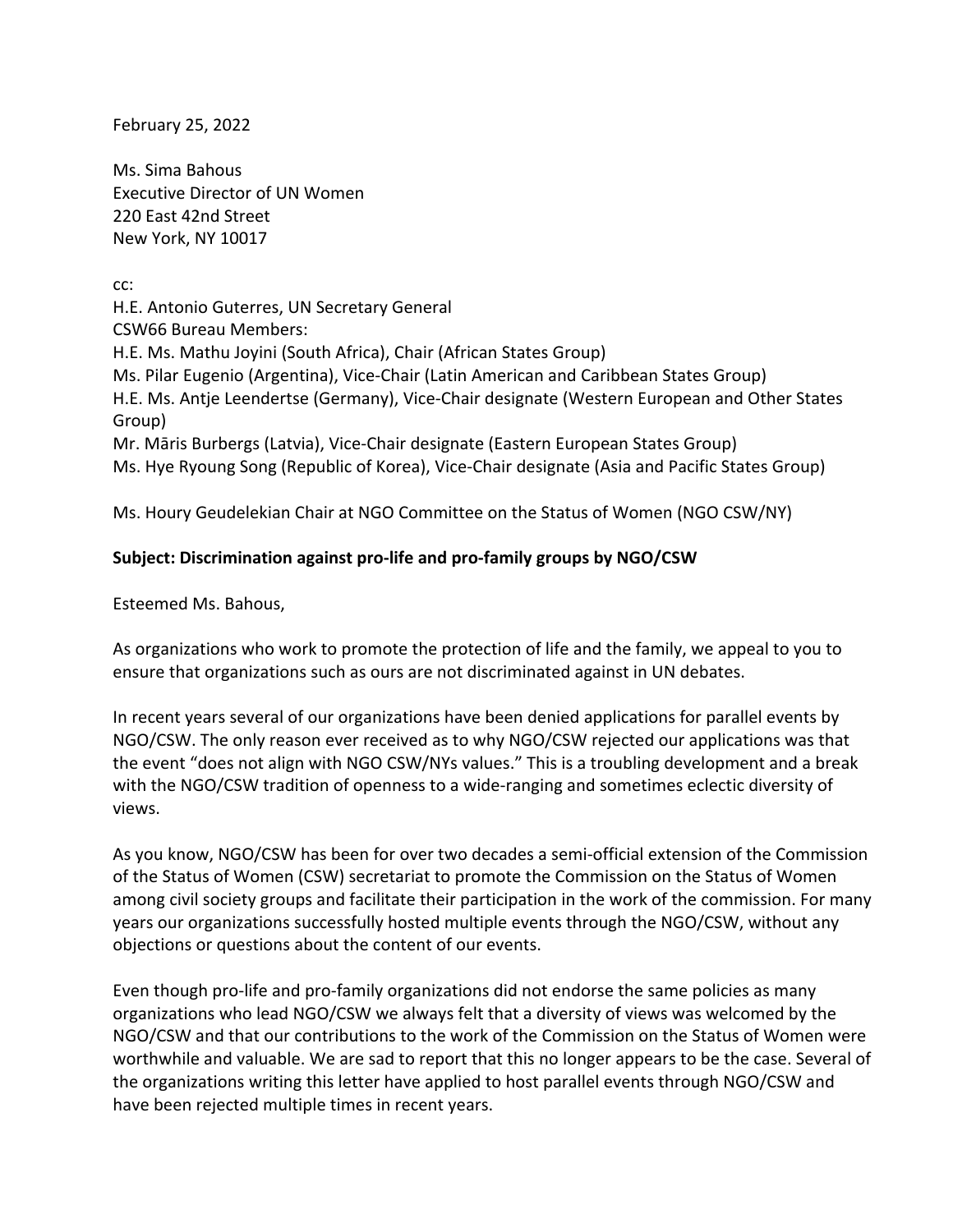We are even more alarmed that organizations accredited with the United Nations openly called for organizations such as the ones writing this letter to be banned from the CSW debate altogether and to have our ECOSOC status revoked. This took place during a consultation hosted by the Permanent Missions of Denmark and Costa Rica and Mr. Māris Burbergs on how to further enhance the participation of civil society in the working methods of the Commission on the Status of Women.

These organizations are not interested in dialogue and debate. They want to cancel those with whom they disagree. They label organizations such as ours as "anti-rights" simply because we stand against the destruction of life in the womb and for protection of the rights of the family. The irony of course is that many of the organizations calling for us to be cancelled and silenced are funded by powerful countries and wealthy philanthropic groups who are already over-represented in UN debates, whereas most organizations who promote pro-life and pro-family values are grass-roots organizations with millions of real constituents who have little visibility in UN debates.

As you know protection of life and family are not outlier values. They are core values for billions of people of good will all around the world. Thirty-four countries signed the Geneva Consensus Declaration on Promoting Women's Health and Strengthening the Family in October of 2020 (UN Document No. A/75/626). Since then, two more countries have joined the declaration, Russia and Guatemala. These countries represent over 1.6 billion people around the world. Their voices also deserve to be reflected in UN debates and our organizations do their best to do just that.

Sadly, the UN Population Fund set a woeful example in 2019, when it excluded several of our organizations from the Nairobi Summit, even though we were qualified to attend and applied in a timely manner. We hope the UN Women will set a better precedent.

It is entirely unacceptable that a UN agency or its surrogates like NGO/CSW would attempt to cancel and silence an entire sector of civil society. We call on you to do everything within your power to ensure that UN Women and NGO/CSW keep CSW an open forum of respectful and frank debate on the issues dearest to all of us.

## Respectfully,

- Abanderados por la Familia Colombia\* Colombia Abogados por la Vida Santa Fe **Argentina** Abogando por Guatemala\* Guatemala Abortion Alternatives\* Abortion Australia Abortion Survivors Network United States Afeka Missao **Brazil** Africa Family Life Federation Mauritius African Christian Professionals Forum Kenya African Network For Change\* The Change of the Uganda African Organization for Famiies\* Kenya Alfa Szövetség (Alpha Alliance for Life)\* Hungary Aliancia za rodinu (Alliance for Family) Slovakia
-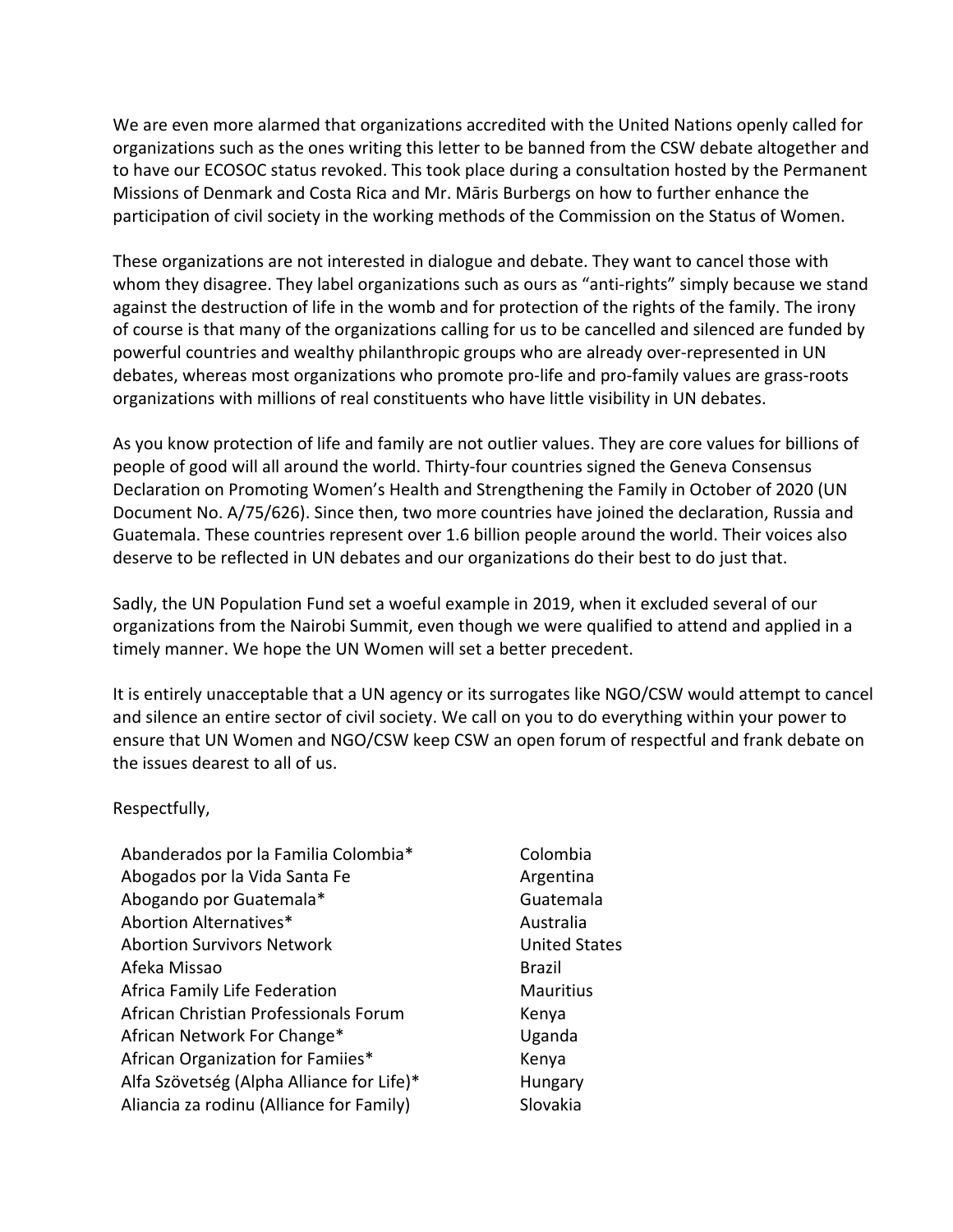| Alliance for Life International*                  | <b>United States</b> |
|---------------------------------------------------|----------------------|
| Alliance for Life Ontario                         | Canada               |
| Alliance of Romania's Families*                   | <b>United States</b> |
| <b>Amanc Yucatan</b>                              | México               |
| <b>American Family Association</b>                | <b>United States</b> |
| <b>Americans United for Life</b>                  | <b>United States</b> |
| <b>AMMYC</b>                                      | México               |
| Amor Seguro, AC                                   | México               |
| ANE PROVIDA*                                      | <b>Bolivia</b>       |
| <b>APEP</b>                                       | Paraguay             |
| Apostolado de la Nueva Evangelizacion - Casita de | <b>United States</b> |
| Oracion - Familias de Nazareth*                   |                      |
| Apostolate of Gloria Dei                          | <b>United States</b> |
| Archdiocese of Lusaka, Marian Shrine              | Zambia               |
| <b>ASIEP</b>                                      | Paraguay             |
| Asociación Acción por la Vida                     | Argentina            |
| Asociācija Ģimene*                                | Latvia               |
| Asociación Centro de Asistencia a la Mujer*       | Nicaragua            |
| <b>Asociación Civil CREER</b>                     | Argentina            |
| Asociación Cristiana de Comunicación              | Panamá               |
| Asociación Cristiana Panameña para el Desarrollo  | Panamá               |
| Educativo                                         |                      |
| Asociación de Abogados Pro Vida y Pro Familia     | Paraguay             |
| Asociación de Estudios Bioéticos                  | Paraguay             |
| Asociación de Familias Numerosas de Madrid*       | Spain                |
| Asociación de Médicos por los Derechos H          | Mexico               |
| Asociación de Médicos por los Derechos Humanos    | Guatemala            |
| (AMEDEH)                                          |                      |
| Asociación de mujeres Peñallana*                  | Spain                |
| Asociación Educar es de Padres                    | Perú                 |
| Asociación Ex LGTB Perú                           | Perú                 |
| Asociacion La Familia Importa*                    | Guatemala            |
| Asociación Mutualista Evangélica Neuquina         | Argentina            |
| Asociación Mutualista Evangélica Río Negro        | Argentina            |
| Asociación Nacional Provida y Profamilia          | <b>Brazil</b>        |
| Asociacion Nicaraguense de Bioetica*              | Nicaragua            |
| Asociacion Nicaraguense por la Vida*              | Nicaragua            |
| Asociación Origen, vanguardia y Cambio Cultural   | Perú                 |
| Asociación Para el Desarrollo Comunitario         | Argentina            |
| "Nueva Generación"                                |                      |
| Asociación para el Desarrollo de Liderazgo        | El Salvador          |
| Asociación para la Promocion de la Mujer          | Paraguay             |
| Artesana y Obrera (PROMU)                         |                      |
| Asociación Pasión y Vida                          | Colombia             |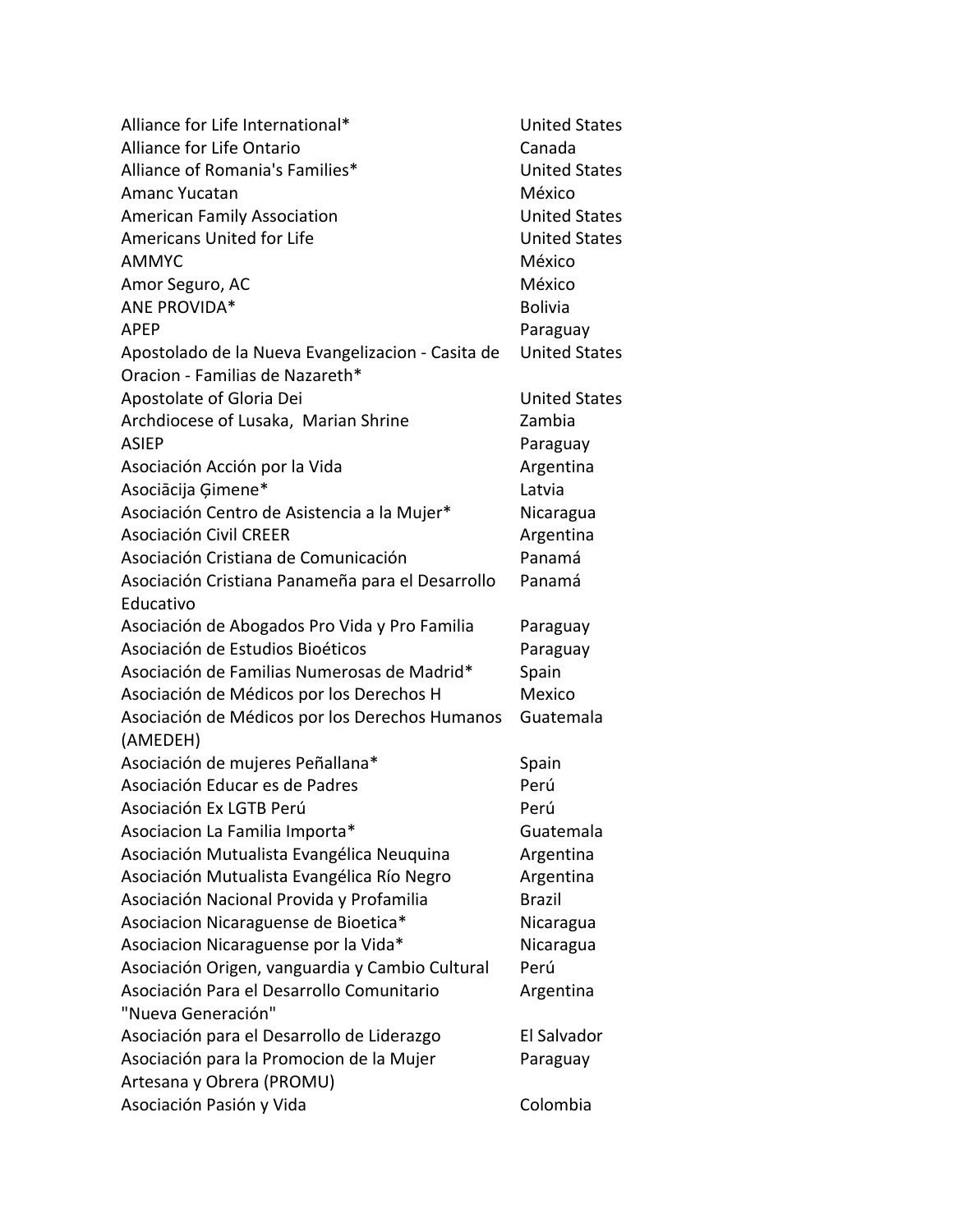| Asociacion por el derecho a vivir*                | Guatemala                    |
|---------------------------------------------------|------------------------------|
| Asociación Provida Monagas                        | Venezuela                    |
| Asociación Spei Mater                             | Spain                        |
| Asociación Vida Humana Integral                   | México                       |
| Asociación Vida Joven                             | Perú                         |
| Asociación Vida y Dignidad Humana                 | Guatemala                    |
| Asociación Vida y Familia                         | Perú                         |
| ASOSIASI AKSARA BADUGA                            | Indonesia                    |
| Associacio Catalana de Pares Separats*            | Spain                        |
| Association chrétienne de lutte contre            | Belgium                      |
| l'avortement (A.C.L.C.A)*                         |                              |
| Association for Life and Family                   | Slovakia                     |
| Association Sénégalaise pour la protection de la  | Senegal                      |
| femme                                             |                              |
| Ayuda a la Mujer Embarazada                       | México                       |
| Azzjoni Kattolika (Gozo Catholic Action)*         | Malta                        |
| Billings LIFE*                                    | Zimbabwe                     |
| Brazos y Lazos                                    | México                       |
| <b>Bundesverband Lebensrecht</b>                  | Germany                      |
| California Right to Life Educational Fund*        | <b>United States</b>         |
| Campaign Life Coalition                           | Canada                       |
| Cana Movement*                                    | Malta                        |
| Caribbean Transformation International Network    | <b>Trinidad &amp; Tobago</b> |
| Casa del Hogar Desamparado                        | México                       |
| Casa Pró-Vida Mãe Imaculada*                      | <b>Brazil</b>                |
| Casasistencia IAP                                 | México                       |
| Catholic Centre for Life*                         | Nigeria                      |
| <b>Catholic Church of Sweden</b>                  | Sweden                       |
| Catholic Diocese of Bukoba                        | Tanzania                     |
| <b>Catholic Diocese of Maseru</b>                 | Lesotho                      |
| Catholic Pro-life Committee*                      | Guam                         |
| Catholic Women's League of Australia*             | Australia                    |
| Center for Family and Human Rights                | <b>United States</b>         |
| Centre for Justice and Liberty                    | United Kingdom               |
| Centro Cristiano de Avivamiento                   | Argentina                    |
| Centro Cristiano Fruto de La Vida Caracas         | Venezuela                    |
| Centro Cultural Calacoaya, A.C.                   | México                       |
| Centro Cultural Voz por la Familia                | México                       |
| Centro de Cultura y Orientación Civil             | México                       |
| Concertación, A.C.                                |                              |
| Centro de Desarrollo Integral Nueva Vida          | México                       |
| Internacional                                     |                              |
| Centro de Estudios de Familia y Sociedad*         | Mexico                       |
| Centro de Estudios Universitarios Calacoaya, A.C. | México                       |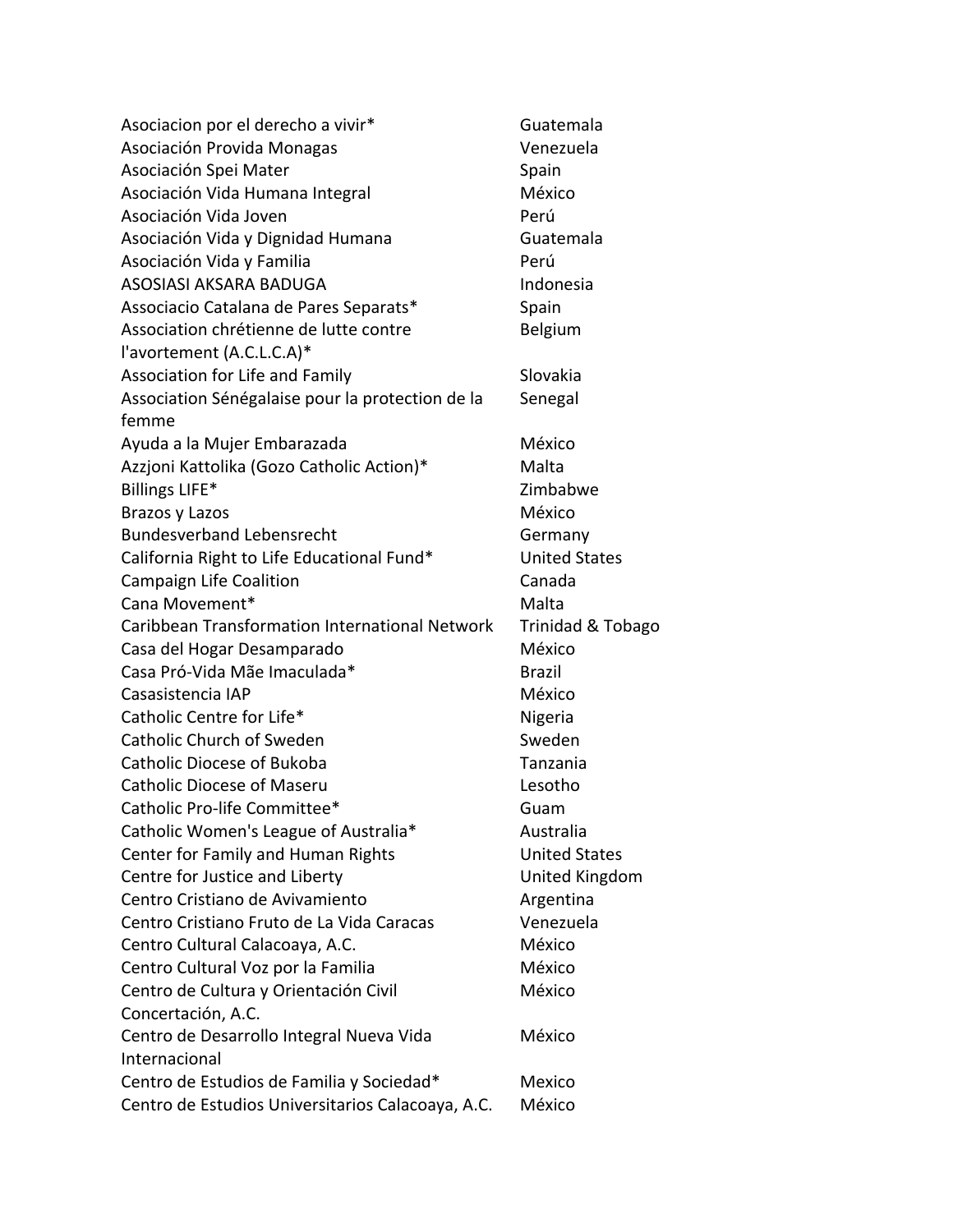| Centro de Estudios y Formación Integral de la<br>Mujer Yucatan, SC                 | México                            |
|------------------------------------------------------------------------------------|-----------------------------------|
| Centro de Estudos Jurídicos Santo Tomas Moro                                       | Perú                              |
| Centro de Promoción Familiar y Regulación                                          | Perú                              |
| Natural de la Fertilidad                                                           |                                   |
| Centro Educativo y Comunitario Pbro. Fernando                                      | México                            |
| Castro Andrade                                                                     |                                   |
| Centro Educativo y Cultural SHALOM                                                 | México                            |
| Centro Guadalupe Vida y Familia                                                    | <b>Puerto Rico</b>                |
| Centro para el Desarrollo de la Familia                                            | Perú                              |
| <b>CETPA México</b>                                                                | México                            |
| <b>Chosen to GLOW Ministries</b>                                                   | Jamaica                           |
| Christ's Brothers & Sisters Downunder*                                             | Australia                         |
| Christian Concern*                                                                 | United Kingdom                    |
| <b>Christian Council International</b>                                             | <b>United States</b>              |
| Christian Democratic Party*                                                        | United Kingdom                    |
| <b>Christians United for Truth and Justice</b>                                     | Jamaica                           |
| CitizenGO Foundation                                                               | Spain                             |
| Citizens for a Pro-Life Society                                                    | <b>United States</b>              |
| Club of Large Families                                                             | Slovakia                          |
| Colegio Calacoaya Tierra Nueva, A.C.                                               | México                            |
| Colegio Sagrada Familia                                                            | Argentina                         |
| Comexbio                                                                           | México                            |
| Comitato Cattilici per una Civiltà dell'Amore*                                     | Italy                             |
| Comitium Nuestra Señora del Ave Maria*                                             | Colombia                          |
| <b>Companions of Jesus Crucified</b>                                               | <b>United States</b>              |
| Comunicación con Éxito*                                                            | <b>Bolivia</b>                    |
| Comunidad Apostólica Hosana                                                        | Panamá                            |
| <b>Concerned Women for America</b>                                                 | <b>United States</b>              |
| Conciencia y Derechos Humanos                                                      | México                            |
| Consejo Mexicano de la Familia, A.B.P.*                                            | México                            |
|                                                                                    | Mexico                            |
| Construye Observatorio Regional para la Mujer de<br>América Latina y El Caribe AC* |                                   |
| Construyendo Un Nuevo Mundo                                                        | Argentina                         |
| Coordinadora Nacional Profamilia                                                   | Perú                              |
| Corporación de Orientación Familiar, COFAM*                                        | Ecuador                           |
| Couples for Christ Foundation for Family and Life,                                 | <b>United States</b>              |
| USA*                                                                               |                                   |
| Couples for Christ Foundation for Family and Life*                                 | Philippines                       |
| Crossroads Pro-Life*                                                               | <b>United States</b>              |
| Crusade for the Family*                                                            | Ireland                           |
| Demographic and Social Statistics Division NSO                                     | Congo, Democratic Republic of the |
| South Kivu*                                                                        |                                   |
| Derecho A Vivir*                                                                   | Spain                             |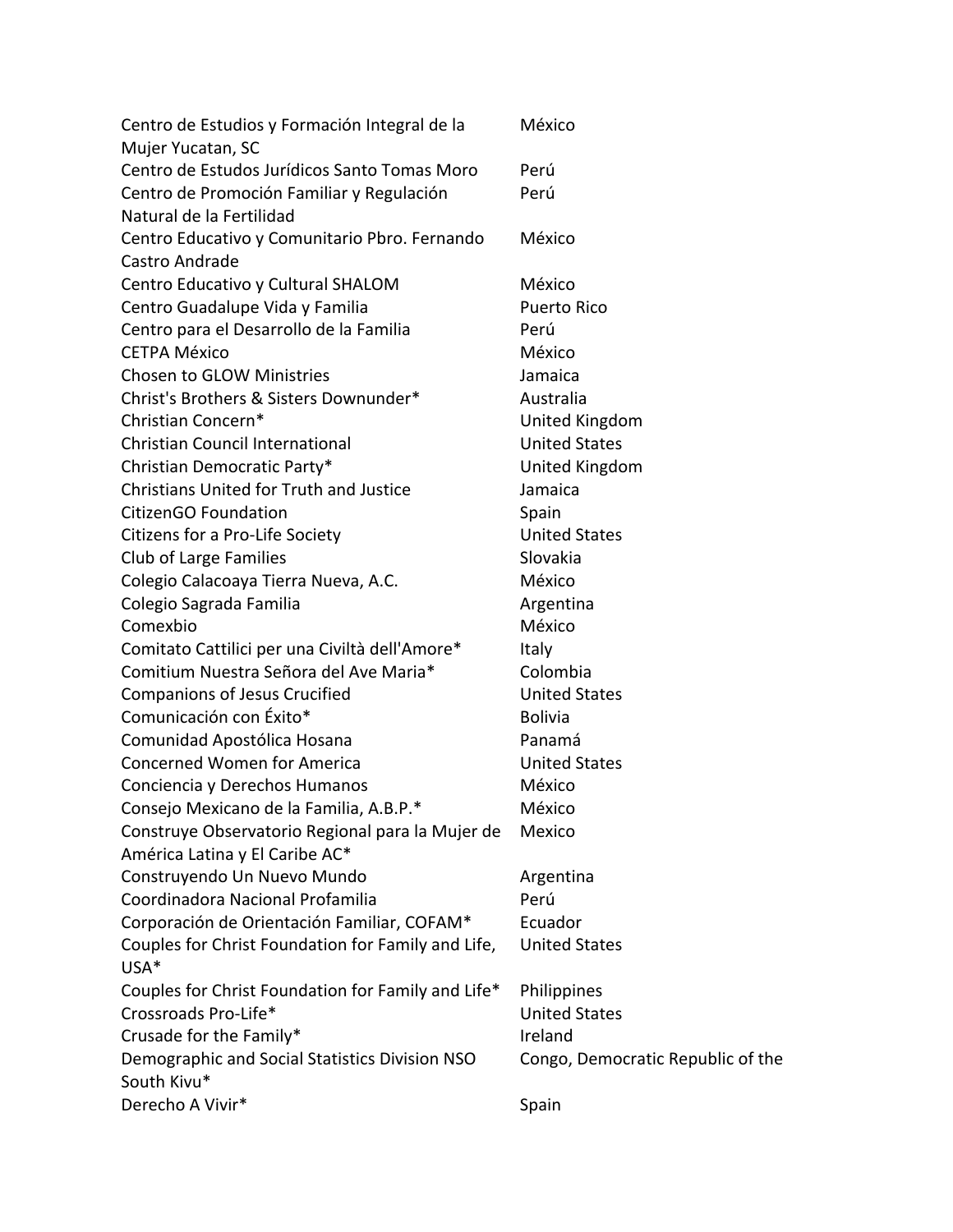Dhaka Single Women Association\* Bangladesh Donando Sangre, Compartiendo Vida México Elder's Society\* Same Superior States and States States and States States and States States and States States Elpis Centre **Trinidad & Tobago** Emmanuel Community **Trinidad & Tobago** Empower Youth Coalition **Empower Youth Coalition** Empower Youth Coalition Africa **Kenya** Encauce **Perú** Encuentro Familiar Bogota\* Colombia Endeavour Forum and all the control of the Australia Endeavour Forum\* Canada Enfant du Monde-Priorité Santé\* Congo, Democratic Republic of the Enlace, A.C.\* Guatemala Equipo Internacional de Mujeres Increíbles Uruguay ERGO - European Regional Organization\* Hungary Estandartes de Amor de antico de México Estilo de Mujer A.C **Argentina** Ética y Derecho Perú European Large Families Confederation Spain Familia Desarrollo Población, FADEP\* Guatemala Familia, Cultura y Sociedad, A.C.\* Mexico Familias de esperanza<sup>\*</sup> Mexico Familias y Sociedad A. C.\* Mexico Familienföderation für Weltfrieden und Vereinigung Deutschland\* Family Builders International\* Sierra Leone Family Federation for World Peace and Unification Switzerland\* Family First\* New Zealand Family Institute of Washington\* The Manuscriptum United States Family Life Council **Example 2** United States Family Life International NZ\* New Zealand Family Life Network **Example 20** Uganda Family Policy Institute **South Africa** South Africa Family Research Council **Example 2** United States Family Watch International **Example 20** United States Family, Faith, Freedom Barbados FamilyPolicy.RU\* Russia Fatti Sentire\* Italy FEDAVIFA Paraguay Fellowship of St. James\* The Controller of St. James United States FEMINA EUROPA **France** Fondation Bien-Etre Famille Ltee\* Mauritius Fondazione Novae Terrae\* Italy

Germany **Switzerland**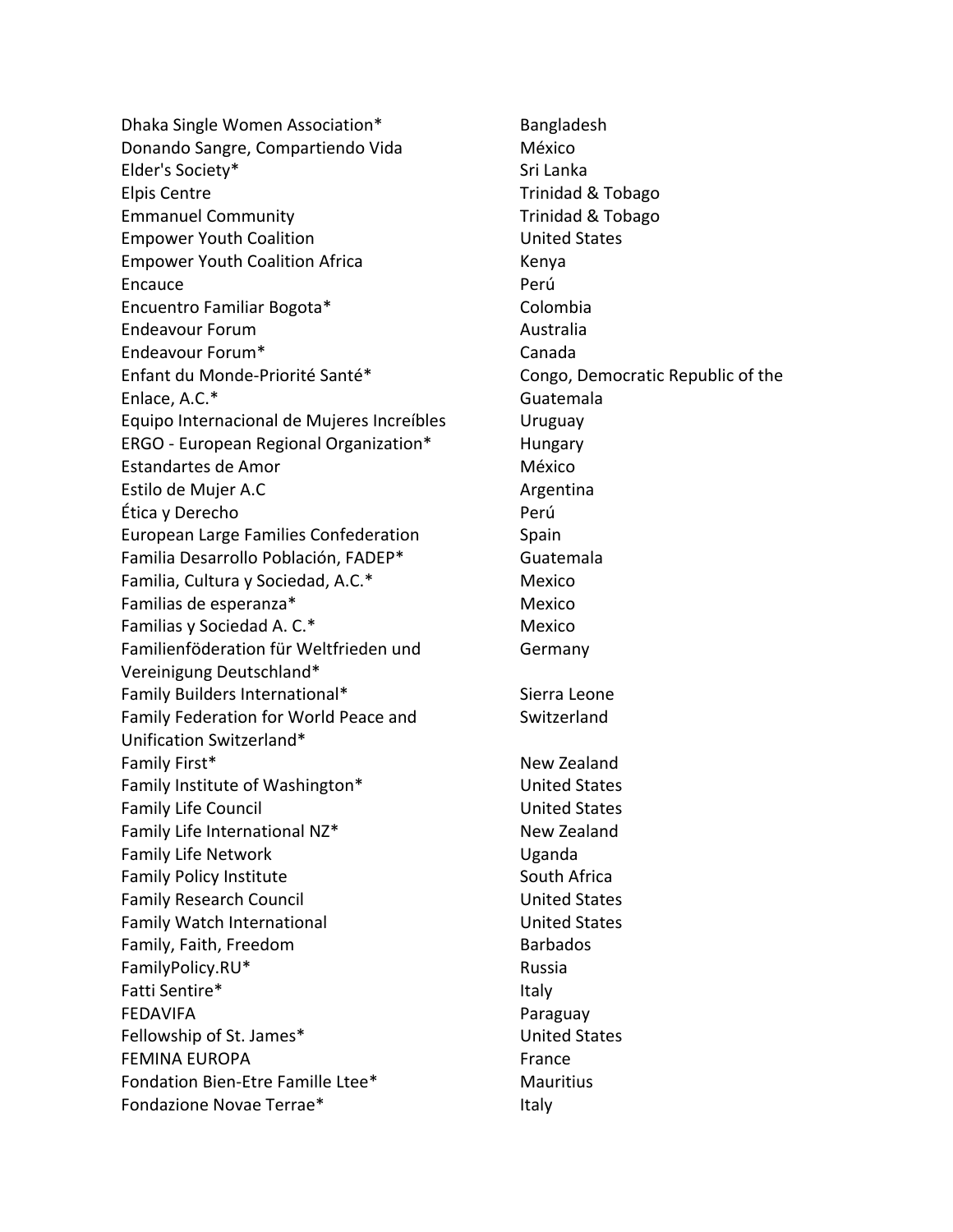| FORUM AZZAHRAE FOR MOROCCAN WOMEN                | Morocco            |
|--------------------------------------------------|--------------------|
| Forum for Public Questions                       | Slovakia           |
| Foundation for African Cultural Heritage         | Nigeria            |
| FRENVIFA, Frente Nacional Pro Vida y Pro Familia | Paraguay           |
| Fundación Acción Provida                         | Ecuador            |
| <b>Fundación Amarse</b>                          | Venezuela          |
| Fundación Bendice al Prójimo                     | Panamá             |
| <b>Fundación Buenas Noticias</b>                 | Panamá             |
| Fundación Centro de Acción A.C.B.                | <b>Bolivia</b>     |
| Fundación Centro Familiar Vida Nueva             | Panamá             |
| Fundación Choose Life Colombia                   | Colombia           |
| <b>Fundación Cielos Abiertos</b>                 | Argentina          |
| Fundación Cimientos sobre la Roca                | Dominican Republic |
| Fundación Construyendo Puentes                   | Chile              |
| Fundación Construyendo Vidas                     | Panamá             |
| Fundación Cristiana Esperanza                    | Argentina          |
| Fundación Cultura de la Vida                     | Costa Rica         |
| Fundación de Integridad para el Fortalecimiento  | México             |
| de los Valores de la Familia                     |                    |
| Fundación de Líderes para la Transformación de   | Panamá             |
| Panamá Oeste                                     |                    |
| Fundación Elegí Sonreir                          | Argentina          |
| Fundación Empresarios "El Olivar"                | Venezuela          |
| Fundación en Promoción de la Familia y la        | México             |
| Libertad (Conciencia Nacional por la Libertad    |                    |
| Religiosa)                                       |                    |
| Fundación Enlace e Innovación Social             | México             |
| Fundación ESALCU                                 | Argentina          |
| <b>Fundación ESALCU</b>                          | Uruguay            |
| Fundación Forja                                  | El Salvador        |
| Fundación Haciendo Proezas                       | Argentina          |
| Fundación Iglesia Cristiana Evangélica Cita Con  | Argentina          |
| La Vida Córdoba                                  |                    |
| Fundación Internacional Biblia Thompson          | Panamá             |
| Fundación Justicia, Verdad y Derecho             | Colombia           |
| Fundación La Roca                                | <b>Bolivia</b>     |
| Fundación Ministerio de la Unción                | Panamá             |
| Fundación Nueva Democracia                       | Colombia           |
| Fundación Ofrece un Hogar                        | Panamá             |
| Fundación Para Desarrollo del Capital Social     | Panamá             |
| Fundación Para el Desarrollo Sustentable de la   | México             |
| Familia                                          |                    |
| <b>Fundación Piedras Vivas</b>                   | Argentina          |
| Fundación Redes de Esperanza                     | Chile              |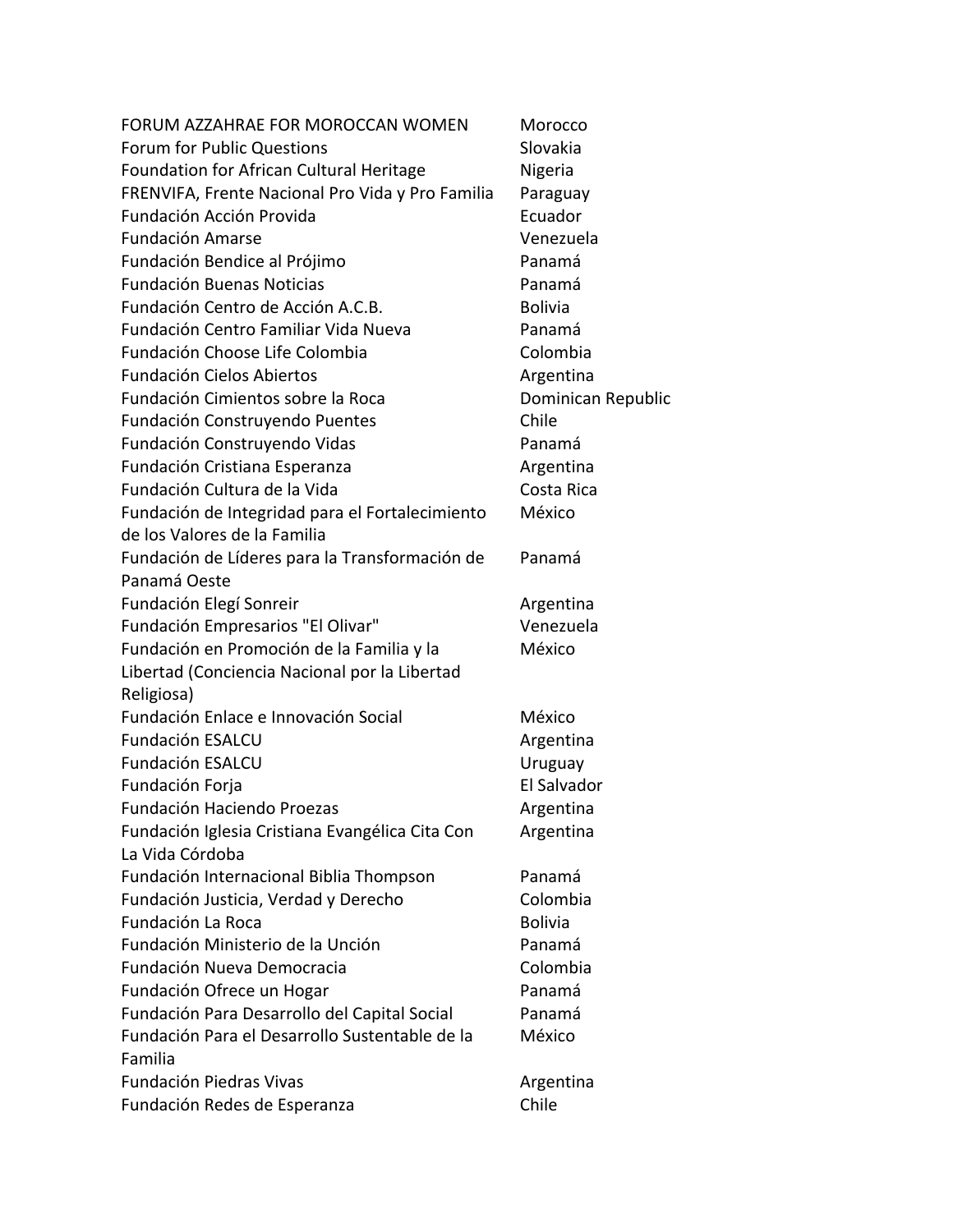Fundación Renuevo **Bolivia** Bolivia Fundación Sí a la Vida el establecer en el Salvador Fundación Tocando Sueños México Fundación Un Nuevo Amanecer **Panamá** Fundación Valentina Arrigunaga Peón México Fundación Vida Para la Ciudad **Argentina** Fundación Vida SV **El Salvador** Fundación Vida y Familia **Panamá** Fundación Vida y Salud Bolivia Fundación Visión Empresarial **Costa Rica** Generacion Provida El Salvador El Salvador Global Center for Human Rights **Entity Control** United States Global Centurion **Contract Contract Contract Contract Contract Contract Contract Contract Contract Contract Contract Contract Contract Contract Contract Contract Contract Contract Contract Contract Contract Contract Contra** Good Counsel **Good Counsel Counsel Counsel United States** Grandees United States Guadalupe Association of Zimbabwe **Zimbabwe** HazteOir.org Spain Hear the Children's Cry Jamaica Hnutí Pro život ČR\* Czech Republic Hogares Maná **México** México Homeschoolers of Maine\* The Controllers of Maine and Maine Maintenance United States Hosea\* United States HTCSF<sup>\*</sup> knowledge and the set of the set of the set of the set of the set of the set of the set of the set of the set of the set of the set of the set of the set of the set of the set of the set of the set of the set of t HUMA\* South Korea Human Dignity Center **Human Dignity Center Human** Human Life Alliance **National States** United States Human Life of WA\* The Contract of WA\* The United States Human Life International **Executive States** Human Life International/Asia and Oceania Asia and Oceania Human Life International/Kenya Kenya Human Life International/Uganda Theorem Uganda ICLN<sup>\*</sup> United States IDAR NÉXICO Iglesia Cristiana La Familia **Bolivia** Bolivia Iglesia de Cristo Casa de Amor y Paz Colombia In the Name of the Family\* The Croatia Indonesian SVD of Family Commission\* Indonesia Infancia Feliz **México** and a material method of México Inštitút pre ľudské práva a rodinnú politiku, o.z. Slovakia Instituto de Acceso a la Justicia de México Instituto de Atención a la familia media de México Instituto de Deberes y Derechos Humanos México Instituto Integra de Formación **México** Instituto de Investigación en Población en Perú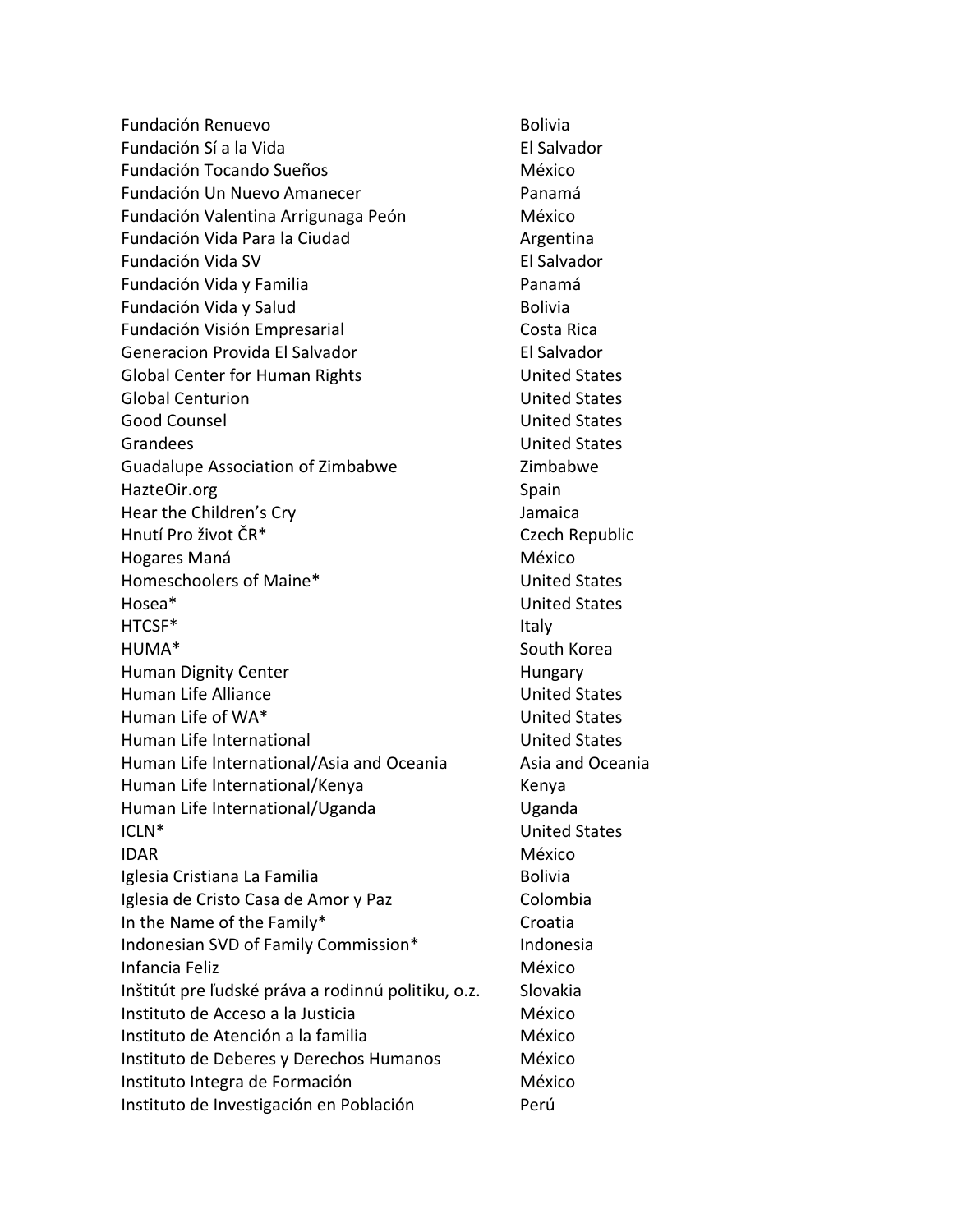| Instituto Jose Pablo Robalo Azcué                   | México               |
|-----------------------------------------------------|----------------------|
| Instituto Latinoamericano en Defensa de la          | Perú                 |
| Familia                                             |                      |
| Instituto Tomás Moro                                | Paraguay             |
| Intercollegiate Defense of Equality and Solidarity* | <b>United States</b> |
| Interessenvertretung ungeborener Menschen           | Germany              |
| $e.V.*$                                             |                      |
| International Baptist Church of Tbilisi, Georgia*   | Georgia              |
| <b>International Catholic Jurists Forum</b>         |                      |
| International Children's Rights Institute           | <b>United States</b> |
| <b>International Muslim Women Union</b>             | Pakistan             |
| International Organization for the Family           | <b>United States</b> |
| International Right to Life Federation              |                      |
| <b>International Solidarity and Human Rights</b>    | <b>United States</b> |
| Institute                                           |                      |
| <b>International Youth Coalition</b>                | <b>United States</b> |
| IPS. Instituto de Política Social*                  | Spain                |
| Ireland Stand Up*                                   | Ireland              |
| <b>Issues4Life Foundation</b>                       | <b>United States</b> |
| Jamaican Coalition for a Healthy Society            | Jamaica              |
| JMJ Children's Fund of Canada Inc.*                 | Canada               |
| <b>Justice Foundation</b>                           | <b>United States</b> |
| Juventud Provida                                    | Perú                 |
| Kenyan Christian Professionals Forum                | Kenya                |
| Knights of Columbus 2908*                           | Canada               |
| La Mamá Oca*                                        | Peru                 |
| Lake County Right To Life*                          | <b>United States</b> |
| Law of Life Summit                                  | <b>United States</b> |
| Le Beffroi*                                         | Belgium              |
| Libertad Viva*                                      | Spain                |
| <b>LIFAM Foundation</b>                             | Uganda               |
| Life and Family Foundation                          | Uganda               |
| Life is Worth Living, Inc.*                         | <b>United States</b> |
| Life Issues Institute                               | <b>United States</b> |
| Life Legal Defense Foundation                       | <b>United States</b> |
| LifeNetwork Foundation Malta*                       | Malta                |
| LifeNews                                            | <b>United States</b> |
| LifeRunners                                         | Tanzania             |
| Live Christ Share Christ Movement*                  | <b>United States</b> |
| Llevando Arte para Todos                            | México               |
| Love March Movement                                 | Jamaica              |
| Lyceum 8 "Olympia"*                                 | Russia               |
| Madrinas por la Vida                                | Uruguay              |
| Mano Amiga Conkal                                   | México               |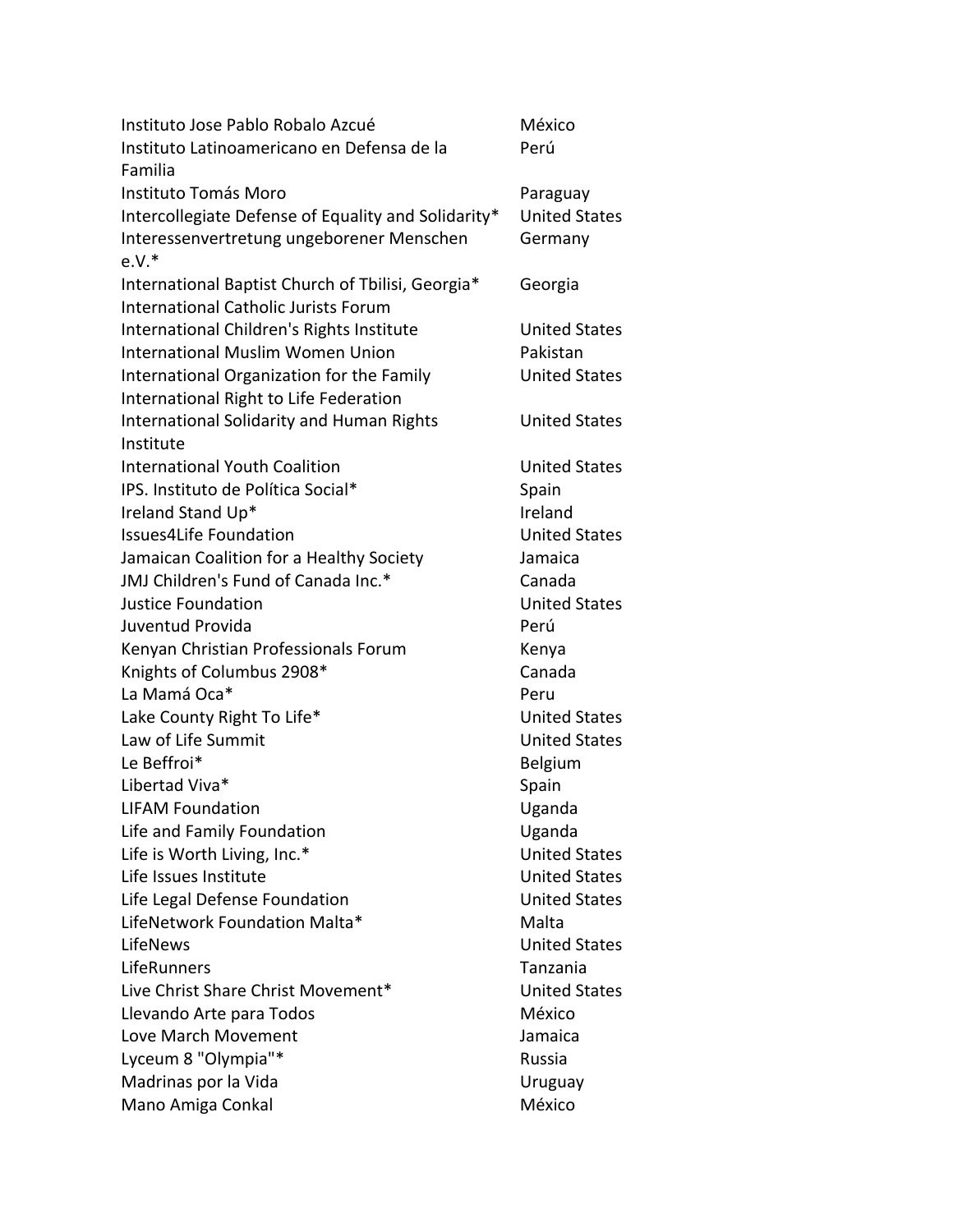| Más Humano, AC                                    | México                    |
|---------------------------------------------------|---------------------------|
| Más mujer*                                        | Mexico                    |
| Mater Dei                                         | México                    |
| Mi Familia*                                       | Spain                     |
| Ministerio Apostólico Dios es con Nosotros        | Uruguay                   |
| Ministerio Evangelico el Aposento Alto            | Panamá                    |
| Ministerio Generación Diferente                   | Panamá                    |
| Misión Vida                                       | Uruguay                   |
| Mission America*                                  | <b>United States</b>      |
| Monastère de Montorge*                            | Switzerland               |
| Moscow city parental committee*                   | Russia                    |
| <b>Mothers At Home Matter</b>                     | United Kingdom            |
| Movimiento Familiar Cristiano Catolica            | <b>United States</b>      |
| Movimiento Familiar Cristiano de España*          | Spain                     |
| Movimiento Social de Justicia Restaurativa: Hacia | Colombia                  |
| un Estado Social de Justicia Restaurativa.*       |                           |
| Mujer con Valor A.C.*                             | Mexico                    |
| Mujer en acción                                   | El Salvador               |
| Mujeres Jadasa A.C.                               | México                    |
| MUMAFAM AC*                                       | Mexico                    |
| Nathum Vida                                       | Mexico                    |
| <b>National Association of Catholic Families</b>  | Australia                 |
| Australia*                                        |                           |
| NGO ISFEM*                                        | Chile                     |
| Niñez Adolescencia Familia N.A.F                  | Paraguay                  |
| No más Violencia Internacional (No More           | Estados Unidos de América |
| Violence)                                         |                           |
| Novae Terrae Foundation                           | Italy                     |
| Nucleus of Life*                                  | <b>United States</b>      |
| OFS (Msida)*                                      | Malta                     |
| Ojo Ciudadano                                     | Argentina                 |
| Ola Celeste Perú                                  | Perú                      |
| ONG Educativa Cristiana 10 veces mejor            | Perú                      |
| Ordo Franciscanus Saecularis                      | Kenya                     |
| Organización Pro-Familia*                         | Spain                     |
| Padres en Acción Paraguay                         | Paraguay                  |
| Padres Objetores*                                 | Chile                     |
| Parroquia Sagrado Corazón de Jesús*               | Costa Rica                |
| Pasos por la Vida                                 | México                    |
| Pastoral familiar Santa Mónica del Colegio San    | Peru                      |
| Agustin de Chiclayo*                              |                           |
| Patronato Hogares Juveniles                       | México                    |
| Pequeña Comunidad Samaritana y Misionera          | Colombia                  |
| Sagrada Familia*                                  |                           |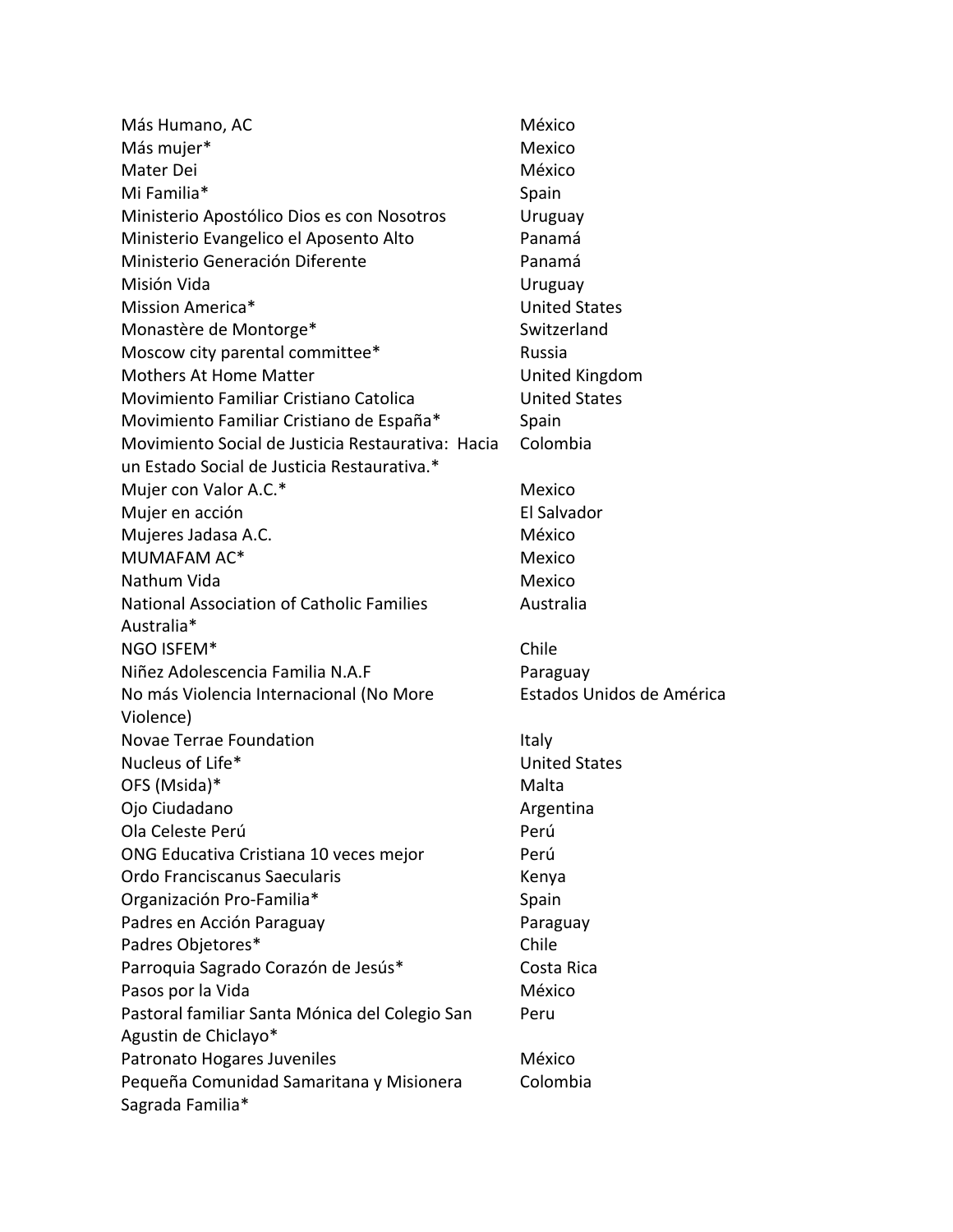| Population Research Institute*                   | United   |
|--------------------------------------------------|----------|
| Pregnancy Lifeline*                              | Austral  |
| Preparatoria universidad panamericana            | Mexico   |
| Pro Mujer y Derechos Humanos                     | Perú     |
| Pro Vita & Famiglia Onlus*                       | Italy    |
| Pro Vita Bucharest                               | Roman    |
| Pro Vita Onlus*                                  | Italy    |
| Pro-Life Action League                           | United   |
| <b>Pro-Life Action Ministries</b>                | United   |
| Pro-Life Joint Operations Research*              | United   |
| Pro-Life Lesotho                                 | Lesotho  |
| Pro-Life Malawi                                  | Malawi   |
| Pro-Life Mighigan                                | United   |
| Pro-Life Ministry of the Community of the        | United   |
| Franciscan Friars of the Renewal                 |          |
| Pro-Life Nurses of Wisconsin*                    | United   |
| Pro-Life Rwanda                                  | Rwanda   |
| Pro-Life Swaziland                               | Swazila  |
| Pro-Life Tanzania                                | Tanzan   |
| Profesionistas Multidiciplinarios Paso Firme A.C | México   |
| Protect Marriage Australia*                      | Austral  |
| Proyección Valor, AC                             | México   |
| Proyecto Dignidad                                | Colomb   |
| Qispinga                                         | Perú     |
| Queremos Vivir*                                  | Venezu   |
| RAH <sup>*</sup>                                 | Spain    |
| Real Women of Canada                             | Canada   |
| Red de Jóvenes pro vida del Perú                 | Perú     |
| Red de Mujeres Por los DDHH                      | El Salva |
| Red Jóvenes Provida Perú*                        | Peru     |
| Red Nacional de Abogados por la Defensa          | Perú     |
| de la Familia                                    |          |
| Red Pro Yucatán, AC                              | México   |
| Red Vida y Familia Ecuador*                      | Ecuado   |
| Red Vida de el Salvador*                         | El Salva |
| Res Claritatis*                                  | Czech F  |
| <b>Right Brain People</b>                        | United   |
| Right to Life Association Western Australia*     | Austral  |
| Rosario Te Quiero Pro Vida                       | Argenti  |
| Ruth Institute*                                  | United   |
| Salt & Light*                                    | Slovakia |
| Salvemos una Vida, AC                            | México   |
| Sana, AC                                         | México   |
| Sask Pro-Life Association*                       | Canada   |

**United States** Australia Mexico Romania **United States United States United States** Lesotho Malawi **United States** United States **United States** Rwanda Swaziland **Tanzania** México Australia Colombia Venezuela Canada El Salvador Perú México Ecuador El Salvador Czech Republic **United States** Australia Argentina **United States** Slovakia México Canada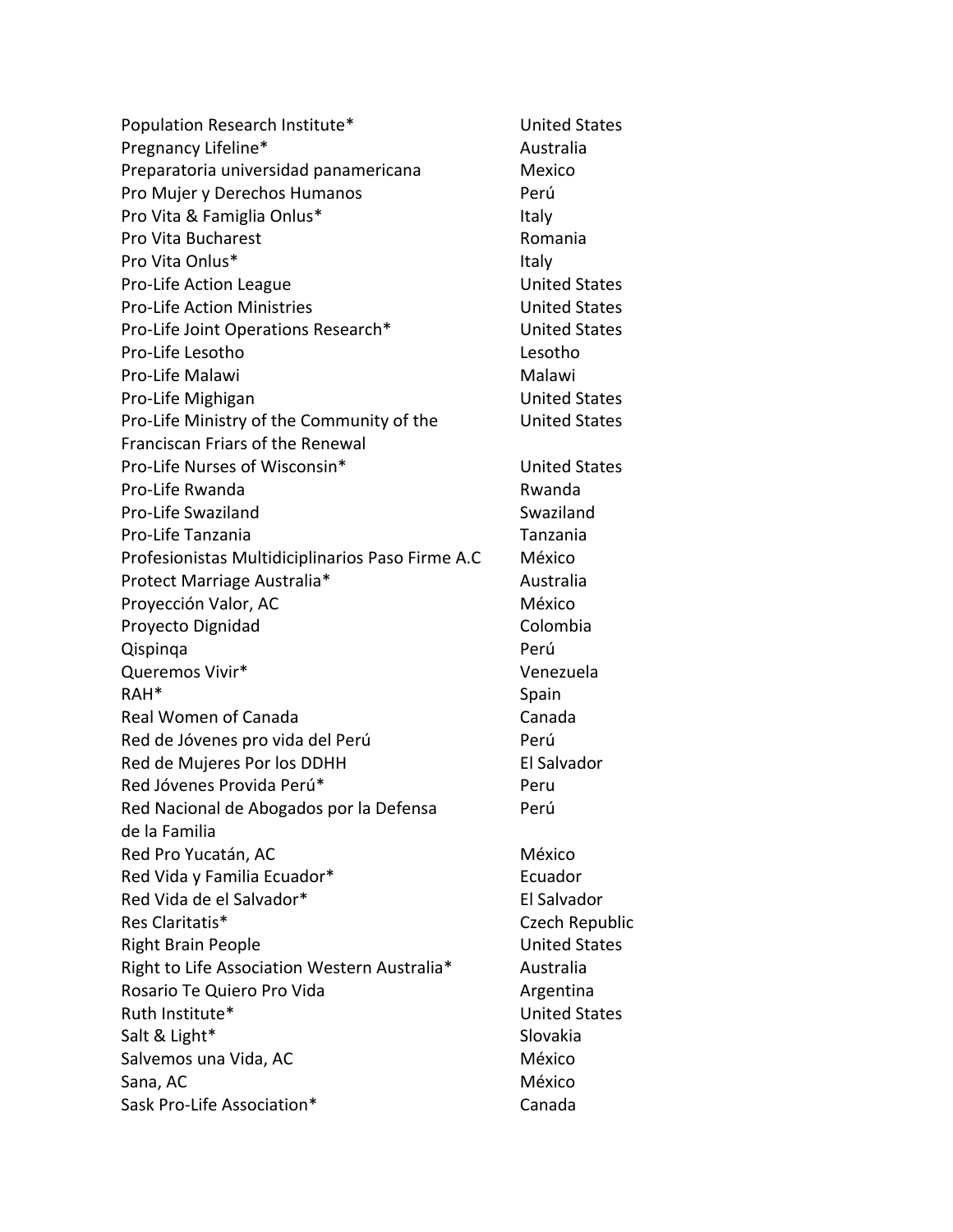Save Our Families\* The Contract of the United States Seed of Life Pregnancy Resource Center Belize SEMUJER\* Mexico Ser Familia MX México Seventh-Day Adventist Church Pro-Life Committee Sikiliza Music, Viduka Enterprises Tanzania Somos Muchos Muchos Mas St. Bernard's Catholic Mens Fellowship\* United States St. Joseph's Pro-Life Group\* The Ireland St. Joseph Catholic Church, Rundu Namibia St. Lawrence Catholic Church\* United States St. Stephen the First Martyr<sup>\*</sup> The Controller Management Controller United States St. Teresa's Respect Life\* The Controller of the United States St. Theresa Pro-Life Committee\* United States Stowarzyszenie Dziewięć Dni\* Poland Street Gospel Ministries Inc. **Barbados** Barbados Students for Child-Oriented Policy (SCOP)\* United States Sudamérica por la Vida **Perú** Survivors of the Abortion Holocaust **United States** Tanzania Center for Civic Education Tanzania The Heritage Foundation The Heritage Foundation Them Before Us<sup>\*</sup> Them Before Us<sup>\*</sup> Third Order of St Dominic\* United States Time2Think\* Netherlands Transatlantic Christian Council Netherlands Tresseras\* France Trinidad & Tobago Council of Evangelical Churches Tukleeh México UMAVID\* Guatemala UN Family Rights Caucus United States Unidos en Amor A.C México Unión Nacional de Padres de Familia Yucatán México United Families International **United States** United for Life **Ethiopia** Universal Peace Federation Switzerland\* Switzerland UYIRKKURAL\* India Valores para mí país\* Argentina VALTON\* France Victory Christian Centre\* New Zealand Vida Para Nacer A.C México Vida y Familia **Argentina** Argentina Vida y Familia AC\* Mexico

Zambia Trinidad & Tobago